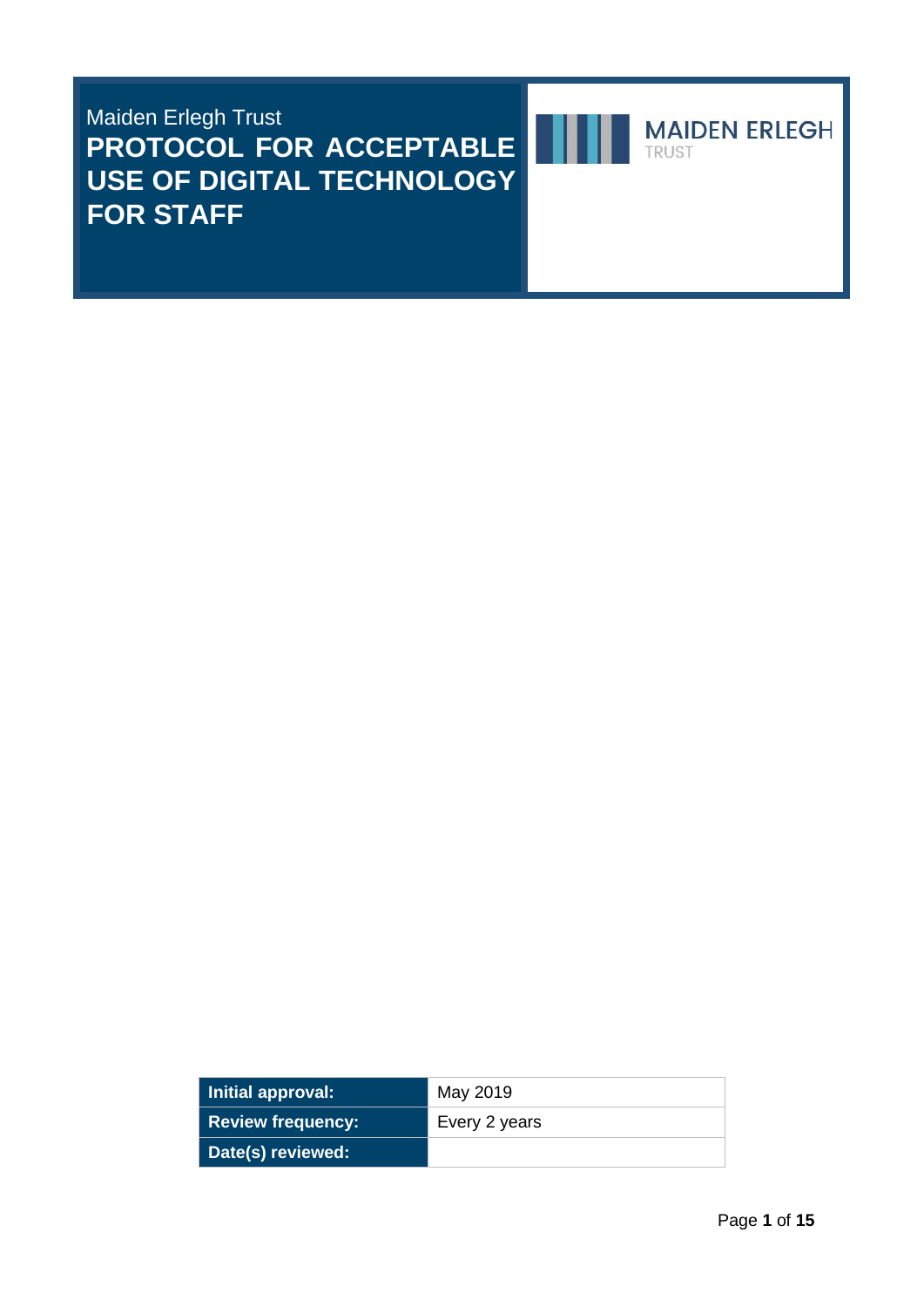# **Contents**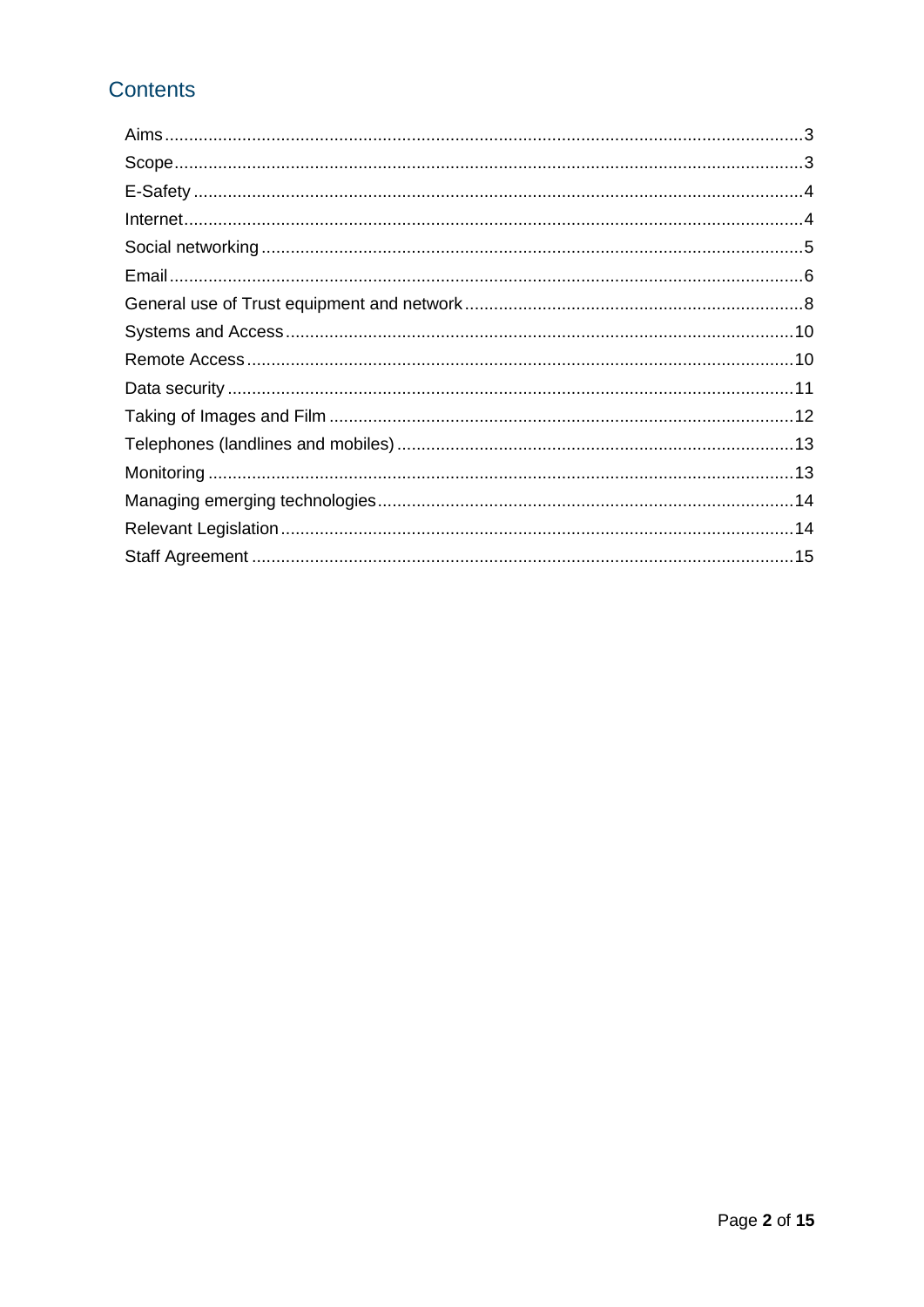## **Rationale**

Computer, web-based and telephone services are increasingly important in the delivery of many of the Trust's services. Due to this dependence, the value and confidentiality of information processed, and current legislation, it is imperative that certain procedures and best practices are adhered to by all staff.

If in any doubt about the application of this protocol you should contact your line manager in the first instance, or a member of the local SLG.

At Maiden Erlegh Trust, we know that schools hold personal data on students, staff and other people to help them conduct their day-to-day activities. Some of this information is sensitive and could be used by another person or criminal organisation to cause harm or distress to an individual. The loss of sensitive information can also result in media coverage, and potentially damage the reputation of the Trust. This could make it more difficult for us to use technology to benefit students.

Data is processed across the Maiden Erlegh Trust for the educational benefit and wellbeing of all our students and staff. The Trust has an ongoing process for refining its compliance with regard to GDPR and DPA 2018, policies and procedures will be reviewed at an appropriate stage.

Everybody in the Trust has a shared responsibility to secure any sensitive information used in their day-to-day professional duties and even staff not directly involved in data handling should be made aware of the risks and threats and how to minimise them.

All users must read and sign an Acceptable Use Agreement to demonstrate that they have understood the Trust's Acceptable Use Protocol.

### <span id="page-2-0"></span>Aims

The aims of this protocol are:

- To ensure users of IT facilities are clear about what is acceptable and what is unacceptable.
- To reduce security threats.
- To encourage effective and positive use of resources.
- To shield the school against potential liability.

### <span id="page-2-1"></span>Scope

The protocol applies to all employees, governors, visitors, students, and contracted staff of Maiden Erlegh Trust using the following types of IT facilities whether working in or out of school:

- Internet, including the website and Online Applications.
- Email.
- Hardware provided by the Trust and/or owned by third parties but brought onto school premises.
- Management information systems.
- Telephones of all types.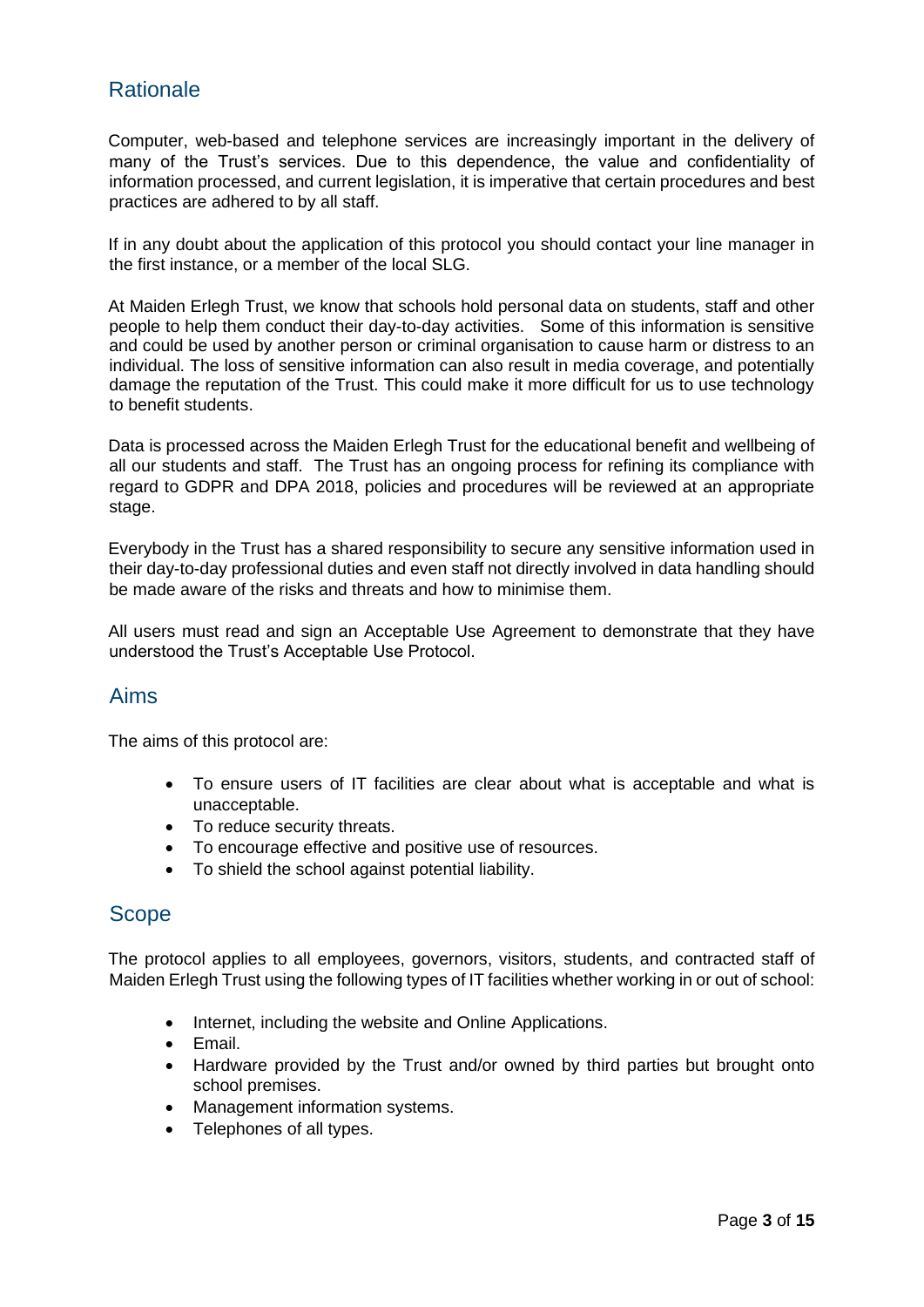# <span id="page-3-0"></span>E-Safety

E-safety is a whole-Trust issue and responsibility and forms part of our safeguarding duties. Elements of e-safety run through the entirety of this protocol.

We know that some people will use the internet to harm children and/or young people eg: by sending hurtful or abusive texts and emails, enticing them to engage in sexually harmful conversations or actions online, webcam filming, photography, or face-to-face meetings.

There is a 'duty of care' for all staff to educate students on the risks of using the internet (including social network sites) and on how to use these media safely. They also have a duty to refer any potentially unsafe behaviour to the Child Protection Lead as soon as they become aware of it.

Cyber-bullying by students will be treated as seriously as any other type of bullying and will be managed through our anti-bullying procedures**.**

We also educate students on how individuals and groups use the internet and social media to groom and radicalise them, and how to protect themselves from these risks.

It is important, however, that there is a balance between controlling access to the internet and technology and allowing freedom to explore and use these tools to their full potential.

### <span id="page-3-1"></span>Internet

The primary uses of school internet provision are for communication and to enhance educational resources. These take priority over any other uses.

Personal use of the internet is subject to management discretion and the following conditions:

- That the use is legal.
- That the use does not impinge on other members of staff's work or that of students.
- That it generally takes places outside of normal school hours.
- That the use is not connected to any business or profit-making venture.

The Trust also specifically excludes the following uses of the Internet:

- To view content of an obscene or discriminatory nature or in violation of UK legislation.
- To download unofficial software for use on the Trust's equipment.
- To engage in on-line gambling or gaming.
- To access information to which they are not authorised.
- To spread or publish any political or threatening views or content that could cause unrest.
- To access any materials, sites or social networks which promote extremist views or calls for death of members of our armed forces, whether in this country or overseas

Disciplinary proceedings will be taken against any member of staff who uses the internet for illegal or obscene purposes, or for any purpose contrary to this protocol. Further guidance for staff can be found in the Code of Conduct, a copy of which can be obtained from the Business Manager. Staff should also refer to their Union's Code of Conduct.

Maiden Erlegh Trust, in conjunction with Wokingham LA, uses sophisticated filtering technology and takes all precautions to ensure that users only access appropriate material. It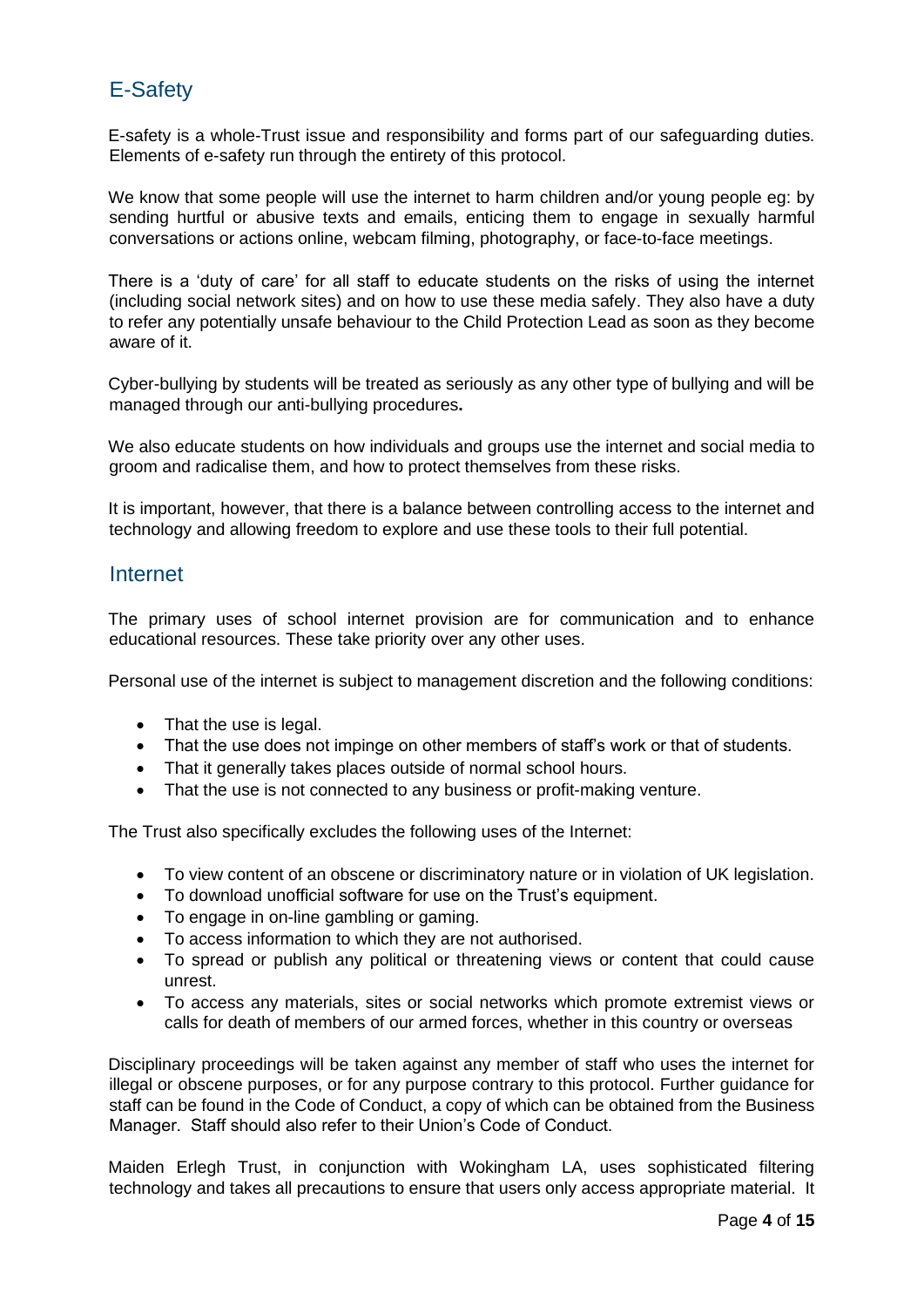is not possible to guarantee that unsuitable material will be inaccessible, however. The Trust cannot accept liability for the material accessed, or any consequences of such access.

Staff will preview any recommended sites before use but any inadvertent/unintentional use of the Internet (for example, accessing an inappropriate website) must be reported immediately to the member of SLG responsible for ICT.

Staff should refrain from downloading large files during school hours unless vital for their lessons as this may affect the quality of service for other users.

If Internet research is set for homework, specific sites will be suggested that have previously been checked by the teacher. It is advised that parents recheck these sites and supervise this work. Parents will be advised to supervise any further research

Staff may only create blogs, wikis, or other Web 2 spaces in order to communicate with students using Google Applications. If they wish to use other mediums to create user groups or discussion forums in the name of the Trust, they must get approval from the Headteacher.

A log is kept of all websites where registration of some kind is necessary for access by students or staff and checking of the compliance of such sites with appropriate legislation is the responsibility of the member of staff initially giving access. The member of staff should also check that the site used is on the list.

All users must observe software and electronic resources copyright at all times. It is illegal to copy or distribute Trust software or illegal software from other sources

### <span id="page-4-0"></span>Social networking

At present, the Trust endeavours to deny access to most social networking sites to students via the school network, though it cannot block access via 3G/4G enabled devices, or networks run by third parties (e.g.: youth club).

Through the ICT and Personal, Spiritual, Moral, Social and Cultural (PSMSC) Education all students are advised to be cautious about the information given by others on social networking sites. This is reinforced through our general use of ICT across the curriculum.

Key messages are that they should:

- Not give out personal details or post images of themselves or others which may enable third parties to identify them or where they are. This may put them or others in danger.
- Pay due care when uploading images of themselves or others. Once images or words are posted online, it is extremely difficult to remove them and so.
- Set and maintain profiles to maximum privacy and deny access to unknown individuals.
- Be aware that they can never be certain who is communicating virtually with them.
- Be wary about publishing specific and detailed private thoughts.
- Never publish any material, chat or comment which might be construed as bullying, harassment, prejudicial, criminal or extremist.
- Never publish material which brings the reputation of an individual or the Trust into disrepute.
- Report any incidents of bullying, harassment, grooming or radicalisation to the school and, where necessary, to the companies running the sites and/or the police.
- Where we are made aware that a member of the school community has posted comments or images on social networking sites which are offensive, bullying, or inappropriate we will deal with it in line with the relevant disciplinary policy and work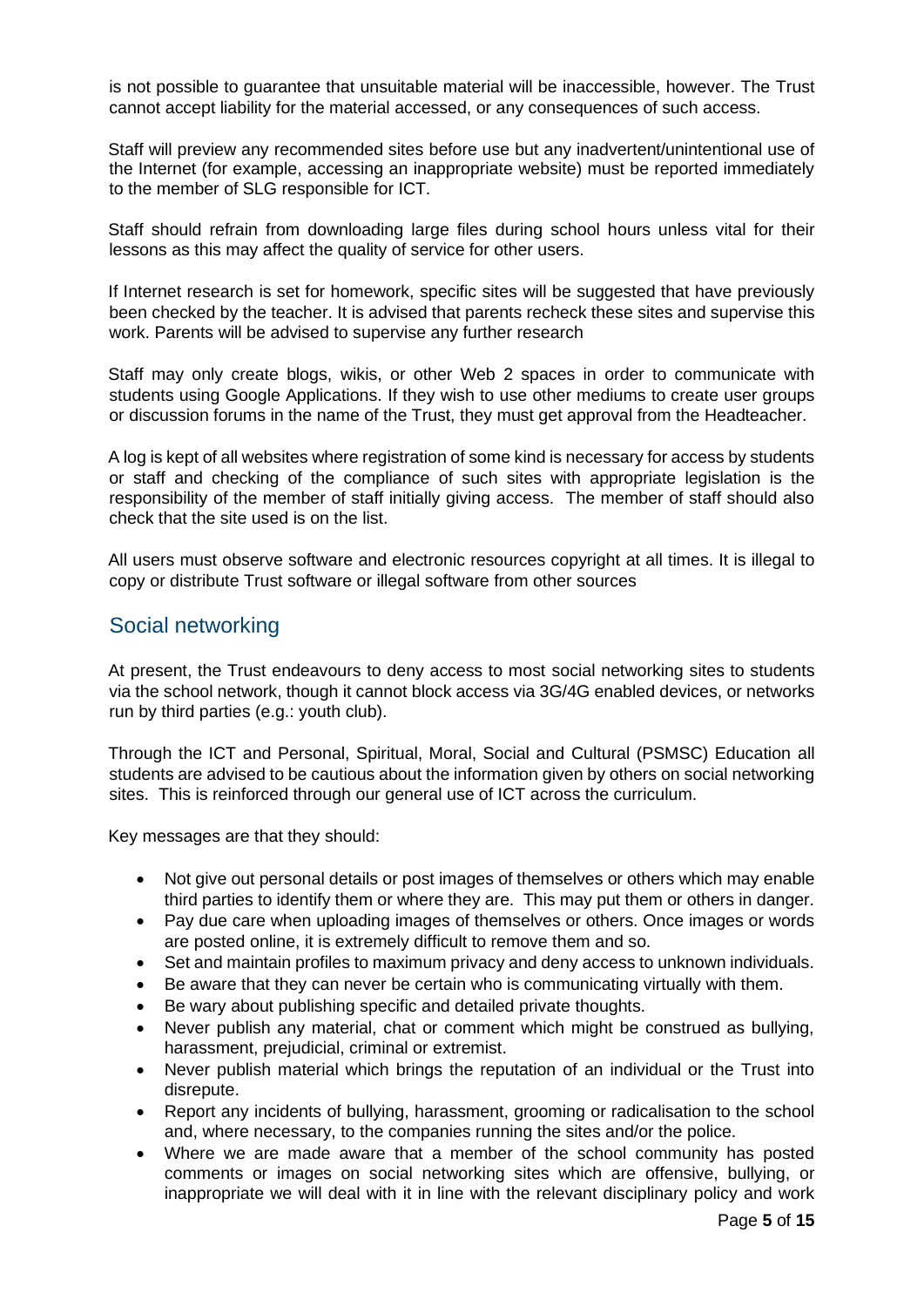with the organisations involved to endeavour get any posts removed (this includes the police where necessary).

Parents are given information about how to keep their child safe on the internet and reminded that the school cannot control what students do on the internet outside the school day.

Staff should be particularly careful when using social networking sites to ensure that any material or comments uploaded to a site does not bring the Trust into disrepute in any way.

Appropriate privacy settings should be used to prevent access to personal details. Staff must not give students access to their personal pages for their own protection (including stakeholders who have left the school but may still have contacts within it), nor should they message or respond to messages on social media by students.

Staff must not post personal, sensitive, confidential, or classified information or disseminate such information in any way that may compromise its intended restricted audience. This includes revealing names of colleagues or partner professionals.

Any Twitter account associated with the Trust, its schools or departments should only follow educationally linked accounts. No personal accounts will be followed. Tweets will not compromise personal or professional reputations or the reputation of the Trust. The Trust regularly reviews Twitter accounts and reserves the right to remove accounts if they contravene this policy.

Where possible messaging/commenting facilities should be turned off. Conversations should not take place on social media.

Department or private staff accounts on twitter should not follow current or ex-student accounts. Exceptions may be made for ex-students should the follow be educationally linked but this must be checked by the member of SLG in charge of ICT.

### <span id="page-5-0"></span>Email

Emails sent via the Trust network or in the context of Trust activities should not be considered private. As such they must not be used for any illegal, defamatory, or obscene purpose.

Care must be exercised when sending an email as they may commit the Trust to a binding contractual obligation notwithstanding any disclaimer which may be attached to the email.

Personal use of email is acceptable, subject to the restrictions placed on the use of the internet.

In addition, emails must not:

- Contravene the Trust's Equality Policy and Code of Conduct.
- Disclose confidential, political, or threatening information, or any information that might cause unrest.
- Be "chain letters"
- Include indecent humour or images.
- Be used to distribute advertisements to staff e.g., items for sale etc, or to send personal emails containing photos and video clips.

#### **Presentation**

This disclaimer is automatically added to all externally sent emails.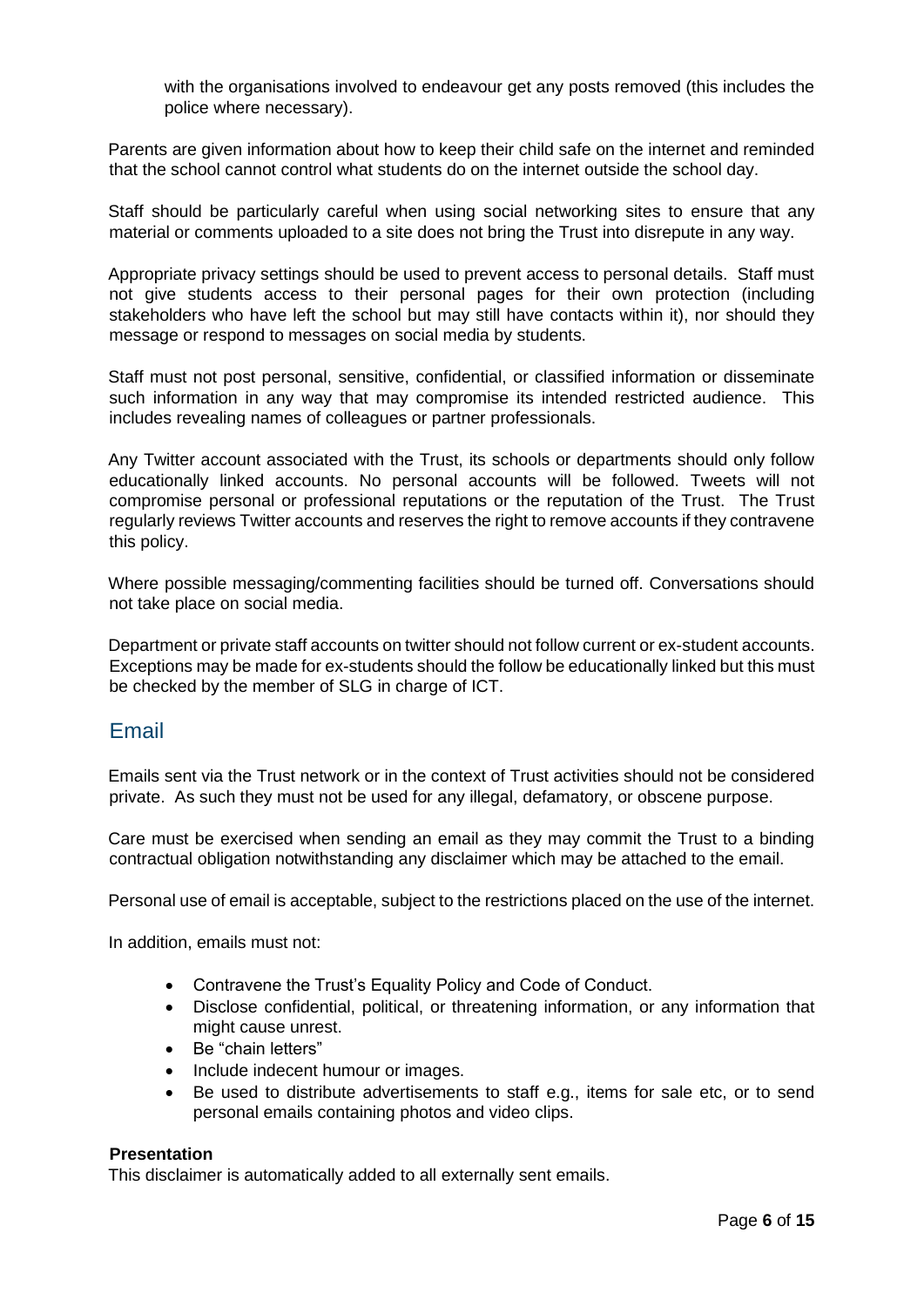*This email and any attachments to it may be confidential and are intended solely for the use of the individual to whom it is addressed. Any views or opinions expressed are solely those of the author and do not necessarily represent those of Maiden Erlegh Trust.* 

*If you are not the intended recipient of this email, you must neither take any action based upon its contents, nor copy or show it to anyone.* 

*Please contact the sender if you believe you have received this email in error.* 

*This email was sent by Maiden Erlegh Trust, registered office at Silverdale Road, Earley, Reading, RG6 7HS. Registered in England and Wales with company number 07548754* 

Please consider the environment before printing this email

#### **Email safety**

The Trust gives all staff and students their own email account to use for their work. This is to minimise the risk of receiving unsolicited or malicious emails and avoids the risk of personal profile information being revealed. It is the responsibility of each account holder to keep the password secure.

For the safety and security of users and recipients, all mail is filtered, if necessary, email histories can be traced. Staff should only send emails to students via their school accounts, even where students use other accounts to communicate with them.

Under no circumstances should staff contact parents or conduct any school or Trust business using personal email addresses.

It is recommended that all communication with parents is made via SIMS InTouch so that the communication is logged.

Never open attachments from an untrusted source; consult ICT support first.

Staff must inform the member of SLG in charge of ICT if they receive an offensive email.

#### **Sending emails**

Sending emails is not always the best way to communicate. For example, long email exchanges including multiple contributors are not efficient means of communication and certainly not of decision-making. Staff should consider other means of communication where they need the input from different people.

Keep the number and relevance of email recipients to the minimum necessary, particularly those being copied.

Staff sending emails to external organisations, parents or students are advised to retain a copy of such emails for their records. (Please see the note about SIMS InTouch below) All emails should be written and checked carefully before sending, in the same way as a letter written on school headed paper. All emails should only be retained according to the Trust's retention policy.

Staff do not have to divulge their direct email address to parents or outside agencies and so, staff should not copy other colleagues into external emails without their permission.

Emails pertaining to students should be copied to the student communications log area of their record file.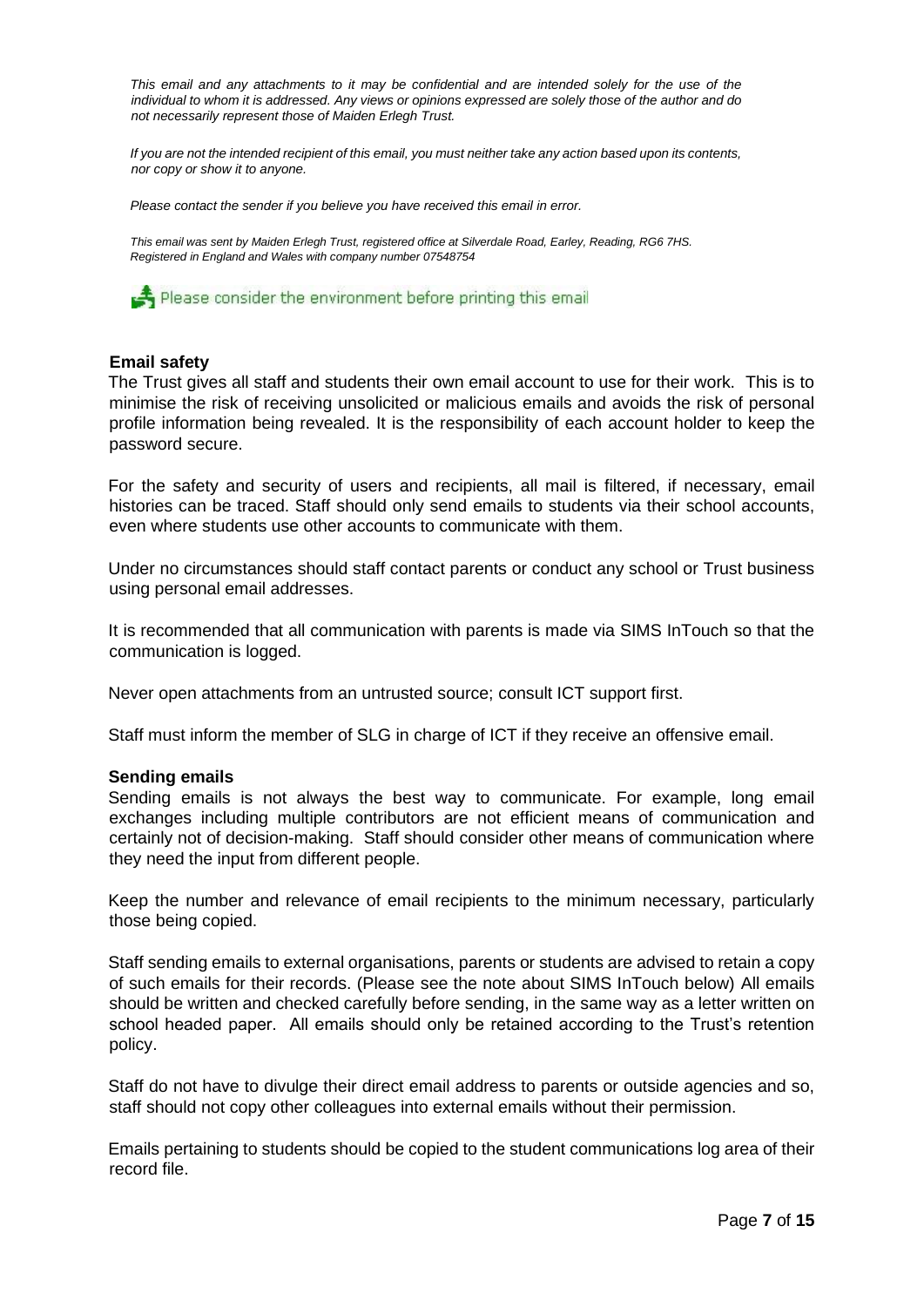In order to respect staff wellbeing there is no expectation that staff will be using the email system after 6.00pm weekdays or at weekends.

Emails should not be sent to stakeholders outside normal working hours, unless in an emergency.

Should you wish to send a message to all staff that is too urgent for the staff briefing/bulletin, you must request permission from a member of SLG.

Do not send or forward attachments unnecessarily and never on an urgent info from SLG email. Whenever possible, send the location path to the shared drive rather than sending attachments.

An outgoing email greater than ten megabytes (including any attachments) is likely to be stopped automatically. This size limit also applies to incoming email

Do not use the email systems to store attachments. Detach and save business related work to the appropriate shared drive/folder.

#### **Emailing Personal, Sensitive, Confidential or Classified Information**

If sending emails containing personal, confidential, classified or financially sensitive data to external third parties or agencies, it is the member of staff's responsibility to:

- 1. Consider the potential harm of that data falling into the wrong hands.
- 2. Assess whether the information can be transmitted by other secure means before using email.

Where your conclusion is that email must be used to transmit such data exercise caution when sending the email and always follow these checks before releasing the email:

- Verify the details, including accurate email address, of any intended recipient of the information.
- Do not copy or forward the email to any more recipients than is absolutely necessary.
- Do not send the information to any person whose details you have been unable to separately verify (usually by phone).
- Do not identify such information (including the name of any individual) in the subject line or body of any email. We recommend you use a security classification: - Request confirmation of safe receipt.

It is strongly recommended that you send the information as an encrypted and password protected document attached to an email and provide the encryption password by a separate contact with the recipient(s).

There is a system for sending secure emails and the details of how to use this is available from ICT support.

### <span id="page-7-0"></span>General use of Trust equipment and network

Every user of IT is responsible for their activity, and activities they manage, on the Trust's IT equipment or network.

Information and communications held on Trust systems, hardware or used in relation to Trust business may be subject to The Freedom of Information Act or Subject Access Request and staff must ensure that all their contributions are professional.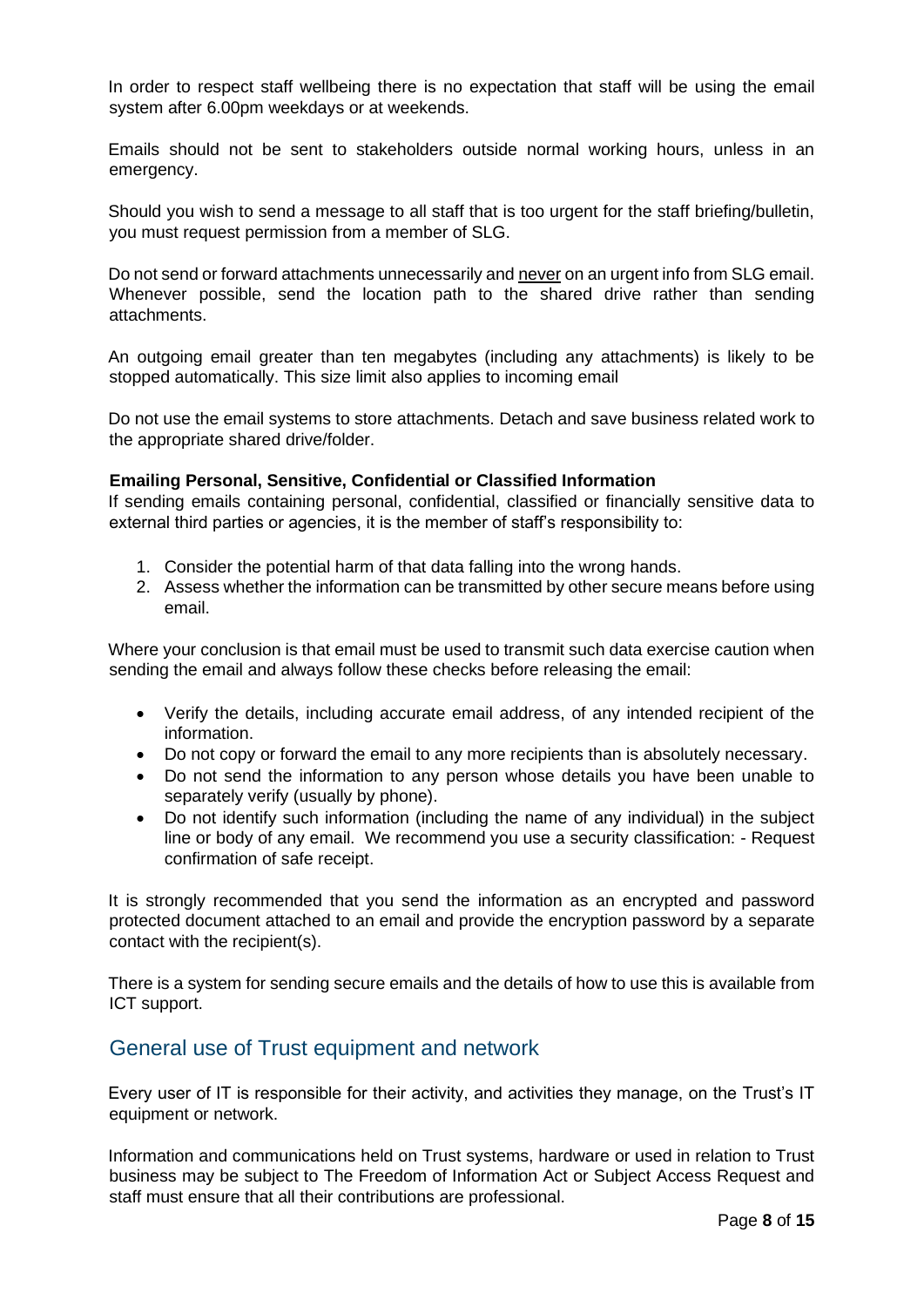Do not attempt unauthorised access or make unauthorised modifications to computer equipment, programs, files, or data. This is an offence under the Computer Misuse Act 1990.

Privately owned ICT equipment should not be used on a school network without reference to the Trust's Bring Your Own Device Protocol (see separate document)

Any equipment issued to staff remains the property of the Trust and must be returned upon request. It is an expectation that Trust equipment issued to staff will be primarily for use in school with the appropriate use at home. Staff are expected to bring in their devices every day and the appropriate updates applied.

Staff must report the loss, theft, or damage of any Trust equipment to the Assistant Headteacher responsible for IT immediately in line with the Trusts Breach procedures.

NB: The network and all internet use is monitored at a high level for all users both staff and students, and this includes all words typed and records are kept which are outside any browser history. All staff are made aware of this at their induction and at the beginning of the academic year.

#### **Data backup and housekeeping**

All files must be stored in the appropriate area on a network drive in order that files are backed up regularly. The Trust cannot be responsible for data/files only held on local computers. Staff should not save multiple copies of the same document or file on the network.

Staff should not use the network to store personal files of any description.

All staff are responsible for ensuring that they undertake regular housekeeping on their areas (including their email account) and that documents are archived appropriately at the end of each academic year. Media files should be archived as soon as they are no longer used and no more than 10 photos per event and 1 short video should be stored at any one time.

If necessary, the Trust reserves the right to remove files/documents where it is necessary to create space without prior notice to staff.

No personally or sensitive material should be stored on hard drives, USB sticks or any other devices.

How the network drives are used is contained within the document Introduction to ICT at MET.

NB: HODs and SLG are responsible for keeping portable hard drives with archived material on them securely in the department. They should never be taken off site.

#### **Physical security**

Portable equipment (including laptops, smartphones, digital cameras) must be stored securely when not in use. When carrying portable equipment in a vehicle, it must be stored out of sight in the boot at all times or the insurance is void.

#### **Computer viruses**

The Trust's PCs and network are protected against viruses.

All files downloaded from the Internet, received via email or on removable media (e.g., CDROMS, memory sticks or images from digital cameras) will be checked for any viruses using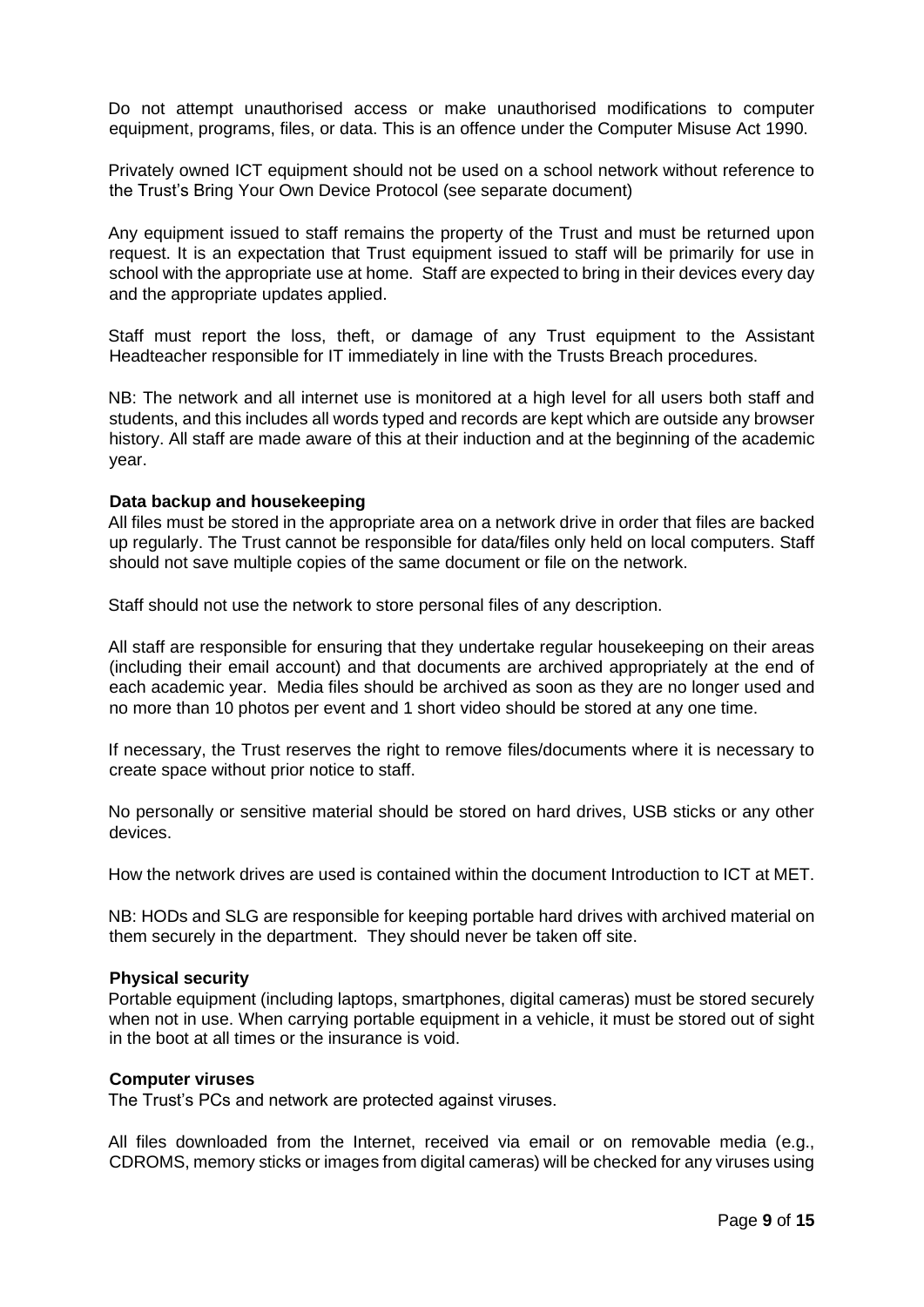school provided anti-virus software. USB memory sticks and external hard drives cannot be connected to the network without explicit permission.

Staff must never interfere with any anti-virus software installed on Trust ICT equipment.

Staff are required to connect their device routinely to the school network in order to ensure that the anti-virus software is updated. Where this has not happened (e.g.: due to an absence) staff must go to IT Support to ensure it is updated before they recommence using the machine.

If staff suspect there may be a virus on any school equipment, they must stop using the equipment and contact IT Support immediately.

#### **Staff leavers**

If a member of staff leaves the Trust any data held on their home drive (N:) should be either deleted or transferred to a relevant colleague (or their manager).

#### **Visitors**

Visitors are not allowed to plug their hardware into the school network points (unless special provision has been made through ICT Support). Should you wish a visitor to have access to the guest network you must speak with ICT Support at least TWO working days ahead of their arrival.

#### **Data projectors**

Staring directly into the projector beam should be avoided at all times.

Standing facing into the beam should be minimized. Users especially students should have their backs to the beam as much as possible. Where interactivity is not required a remote control should be used.

Staff teaching in a room during the last lesson of the day are expected to turn the projector off. Should a teacher use a room after school they should turn it off after their session.

Staff should use the remote control to switch on/off the projector and where this is missing, they should not stand on a chair.

Heads of Department are responsible for ensuring all projectors in their classrooms have a full accessory kit, including remote controls. They must replace them immediately if lost.

### <span id="page-9-0"></span>Systems and Access

Staff are responsible for all activity on Trust systems carried out under any access/account rights assigned to them, whether accessed via Trust IT equipment or your own PC.

Staff must not allow any unauthorised person to use Trust IT facilities and services that have been provided to them.

### <span id="page-9-1"></span>Remote Access

Staff must protect Trust information and data at all times, including any printed material produced while using the remote access facility. Take particular care when access is from a non-school environment.

They must only use equipment with an appropriate level of security for remote access.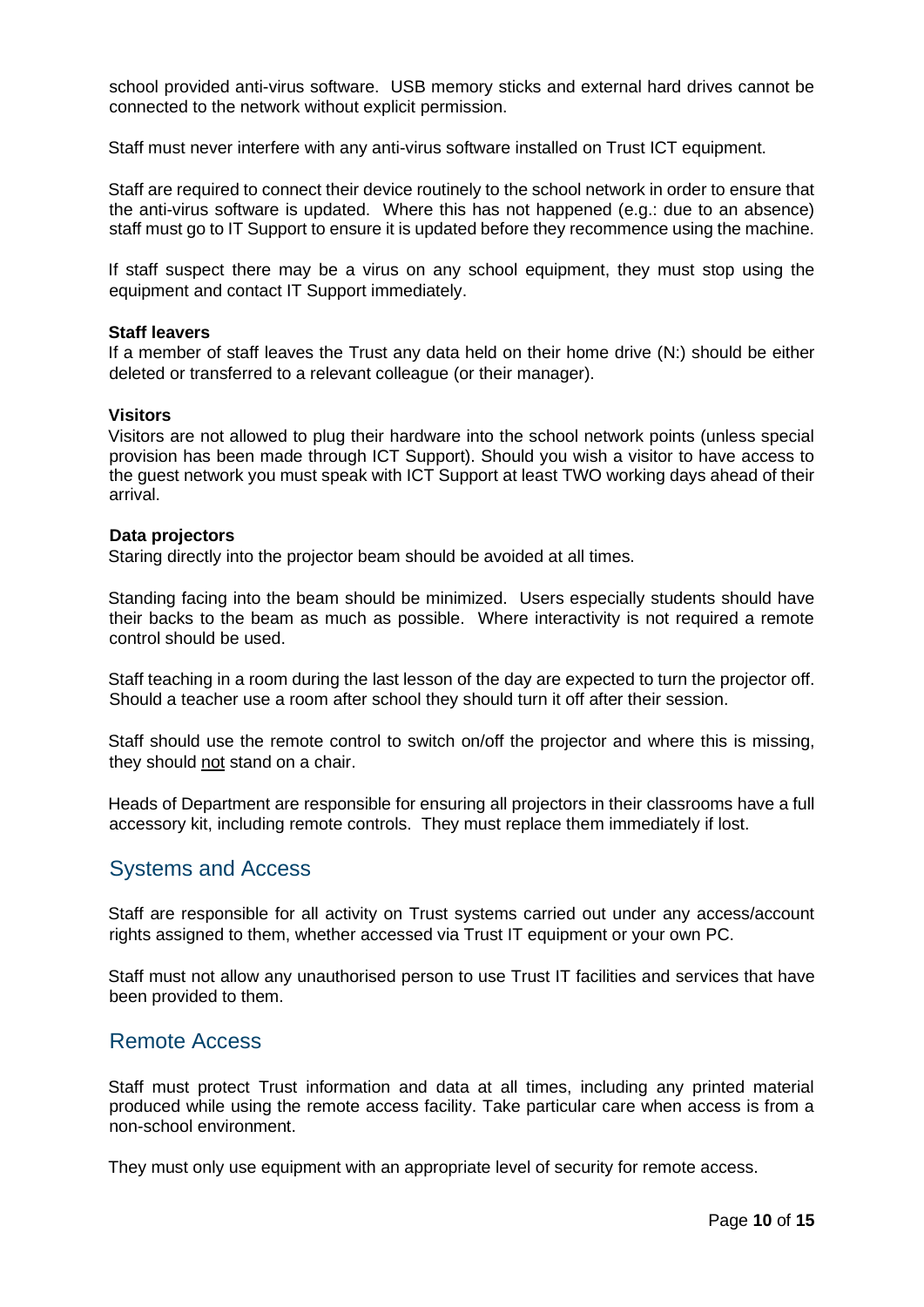To prevent unauthorised access to Trust systems, keep all information such as telephone numbers, logon IDs and PINs confidential and do not disclose them to anyone.

### <span id="page-10-0"></span>Data security

Any attempt to bypass the Trust's or other network security systems, including the introduction of viruses or applications of a destructive nature could lead to disciplinary action or prosecution.

Staff must be conversant with the Trust's Data Protection Policy.

Apply security classification labelling to all data (see email section) and be aware that this may change over time.

#### **Senior Information Risk Owner (SIRO) and Information Asset Owner(s) (IAOs)**

The SIRO/IAO is a shared responsibility between the Business Manager and the local SLG. They are responsible for:

- The information risk policy and risk assessment.
- Determining what information is held, and for what purposes.
- Determining what information needs to be protected.
- Determining who has access to the data and why.
- Determining how information is retained and disposed of.

Although these roles have been explicitly identified, the handling of secured data is everyone's responsibility – whether they are an employee, consultant, software provider or managed service provider. Failing to apply appropriate controls to secure data could amount to gross misconduct or even legal action.

#### **Passwords**

Passwords must not be disclosed to anyone. If an individual suspects that their password has become known to someone else, they must change the password immediately.

Staff will have to change their password to include both a number and a special character. The password will last 90 days before being prompted to change again.

Staff must ensure that their password to log on to the Trust system is different to that for SIMS.

#### **Screen displays**

Staff must keep their screen display out of direct view of any third parties when they are accessing personal, sensitive, confidential, or classified information (e.g.: when using IWB in classrooms).

#### **Unattended PCs**

PCs must not be left unattended whilst logged on to any system. If an individual leaves his/her PC for any duration of time, the computer should be shut down or a password system invoked by the use of a screen saver. Staff should lock their PC when moving away from it by pressing the Windows Key + L. All staff PCs will lock themselves after 15 minutes of inactivity.

In a bid to help work life balance and be green, all PCs and laptop logged on to the network and not being used after 6.30pm will automatically be shut down.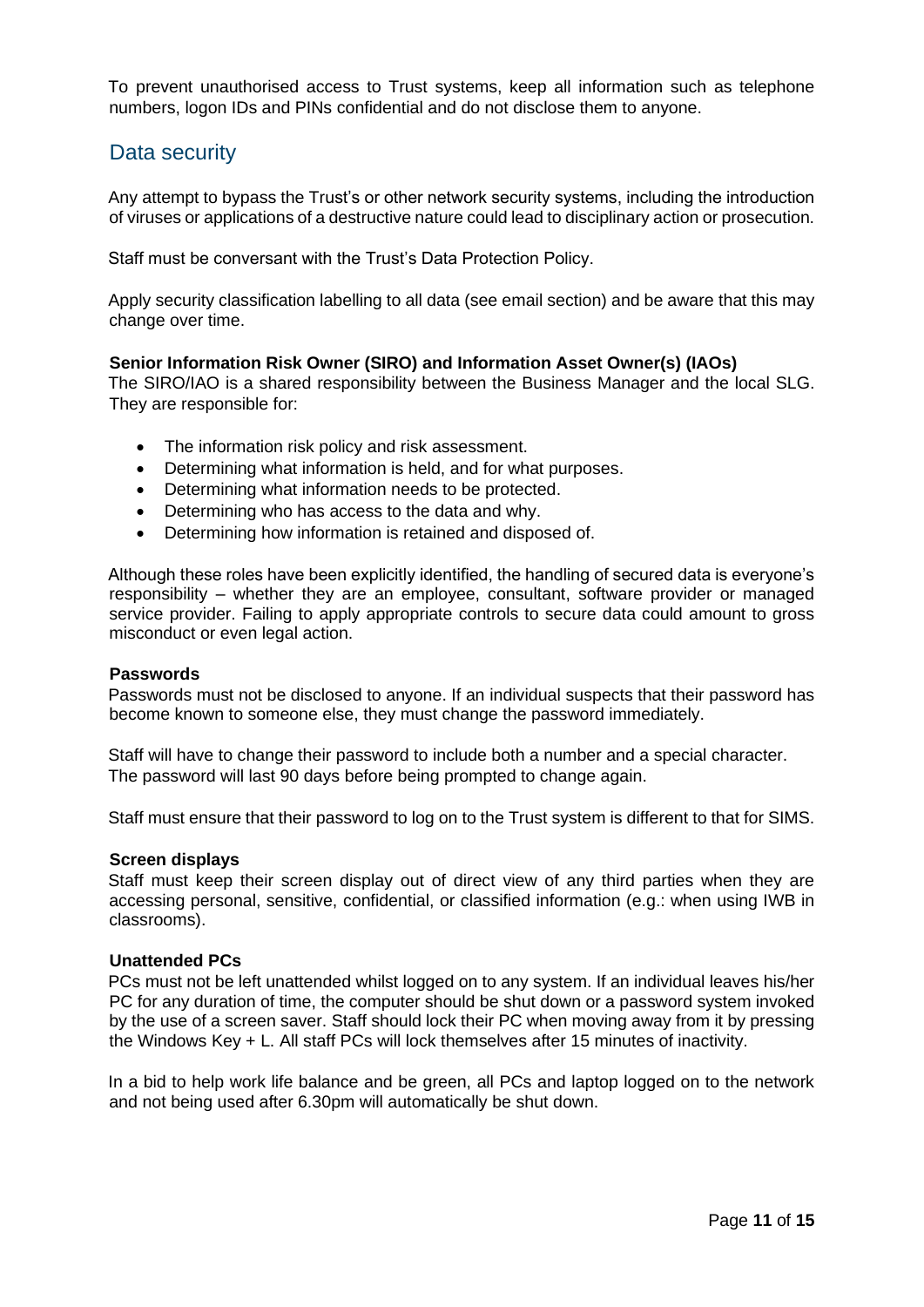#### **Zombie Accounts**

All user accounts are disabled once the member of the Trust has left. The account will be disabled at 3.50pm on the last term day that the member of staff is in school. This may only be extended with specific permission of the Headteacher of the appropriate school.

### <span id="page-11-0"></span>Taking of Images and Film

Photographs, videos, and students work bring our Trust to life, showcase our student's talents, and add interest to publications both online and in print that represent the Trust. We acknowledge the importance of having safety precautions in place to prevent the misuse of such material.

Staff must remember that, under GDPR and Data Protection Act 2018 images of students and staff will not be displayed in public, either in print or online, without consent.

The Trust is careful to ensure that images published on the Trust website cannot be reused or manipulated through watermarking and browser restrictions*.* Only images created by or for the Trust will be used in the public domain and students may not be approached or photographed while in school or doing school activities without the Trust's permission.

The Trust follows general rules on the use of photographs and videos of students:

- Parental/student consent will be obtained and cover the use of images in:
	- All Trust publications
	- On the Trust website
	- In newspapers as allowed by the Trust
	- In videos made by the Trust or in class for Trust projects.
- Electronic and paper images will be stored securely without naming the student.
- Images will be carefully chosen to ensure that they do not pose a risk of misuse. This includes ensuring that students are appropriately dressed. Photographs of activities which may pose a greater risk of potential misuse (for example, swimming activities), will focus more on the sport than the students (ie a student in a swimming pool, rather than standing by the side in a swimsuit).
- For public documents, including in newspapers, full names will not be published alongside images of the child. Groups may be referred to collectively by year group or form name.
- Events recorded by family members of the students such as school plays or sports days must be used for personal use only.
- Students are reminded regularly (and during all off-site visits) that they should not record images of the others without their permission.

Students are encouraged to tell a member staff if they are concerned or uncomfortable with any photographs or videos that are taken of them, or they are being asked to participate in.

Any photographers that are commissioned by the Trust will be fully briefed on appropriateness in terms of content and behaviour, will wear identification at all times, and will not have unsupervised access to the students.

Staff must never use personal digital equipment, such as mobile phones and cameras, to record images of students, staff, or governors without their express permission, this includes when on field trips.

Staff who do not wish their image to be used for Trust purposes should inform the SLG of the appropriate school in writing.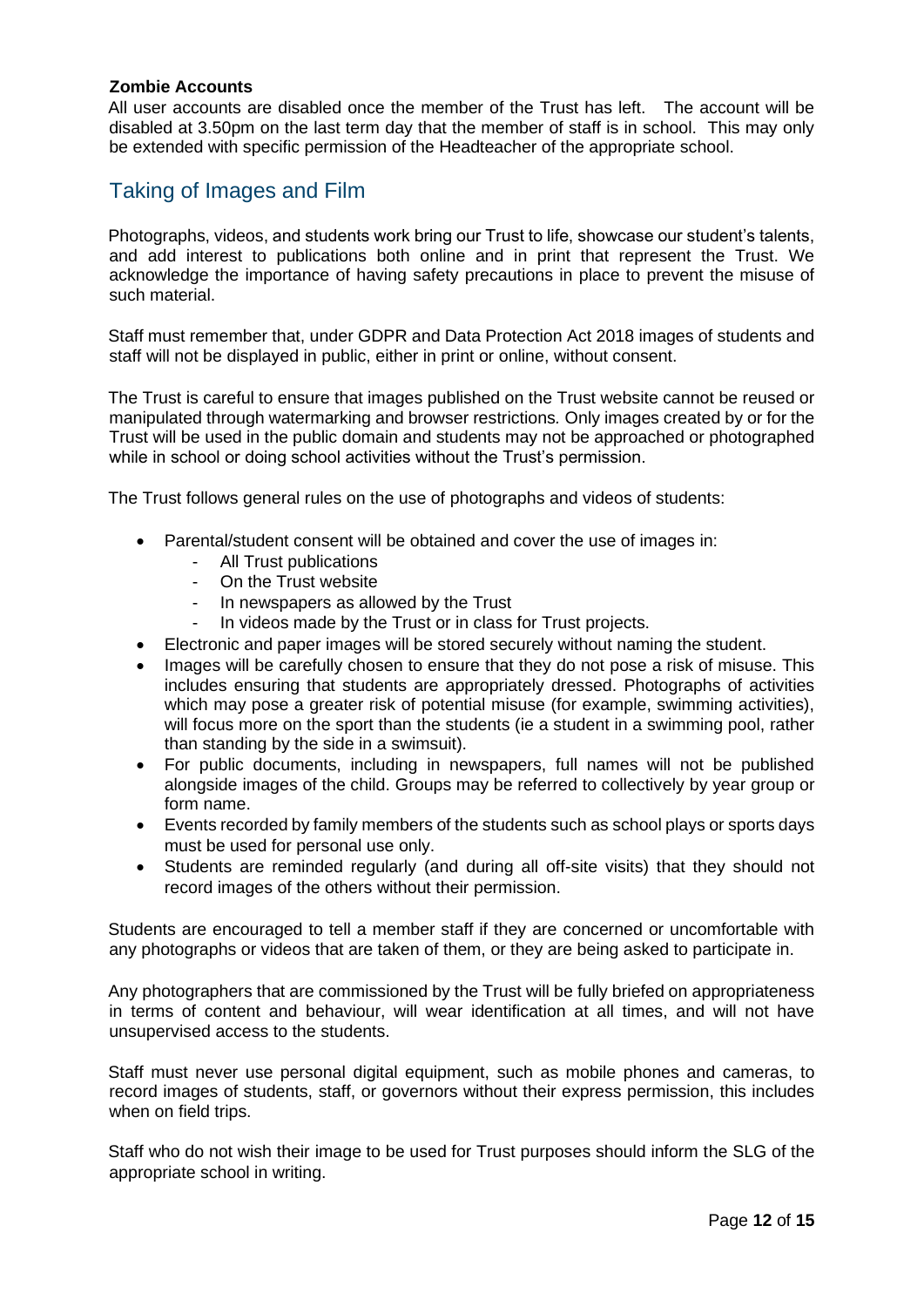On admission to the school, all parents are asked to give permission to use images and videos of their child, as well as their work, for promotional purposes in Trust documents, displays or website/VLE materials. A list of students whose parents have not given consent can be obtained from the Main Office and is recorded on SIMS.

Where images/work may be used external areas, i.e., exhibitions, media appearances etc then express permission will be collected separately.

# <span id="page-12-0"></span>Telephones (landlines and mobiles)

Telephones must not be used for any illegal, defamatory, or obscene purpose.

Personal use of telephones is acceptable, subject to the following:

- It is infrequent and kept as brief as possible and do not cause annoyance to others.
- That the use is legal
- That the use does not impinge on the work of others.
- That the use is not connected to any business or profit-making venture.
- That personal calls on landlines are limited to emergencies and other unforeseen events at the discretion of the line manager.
- Personal mobile phones should only be used discretely whilst on the school site and not in a way as to disturb others.

Health and safety – before using mobile phones in vehicles, staff should refer to the latest guidance from Health & Safety and appropriate legislation.

Disciplinary proceedings will be taken against any member of staff who uses the telephone systems for illegal or obscene purposes, or for any purpose contrary to this protocol. Staff must familiarise themselves with the Code of Conduct with regard to telephone answering and the contacting of parents which can be found in the staff handbook.

Report immediately any abusive or threatening telephone calls to a senior member of staff.

Where you have a mobile phone in school, whether a Trust or personal device, should be PIN code protected and should not be left unattended, including in vehicles.

Report the loss or theft of any Trust mobile phone equipment immediately

Trust SIM cards must only be used in Trust provided mobile phones

Staff will be required to reimburse the Trust for the cost of any personal use on your school mobile phone. This includes call charges incurred for incoming calls whilst abroad**.** 

## <span id="page-12-1"></span>**Monitoring**

The Trust reserves the right to examine the content of any network work area or documents created or stored using the Trust's ICT equipment at any time. This can be done as part of our general monitoring of the use of the network, but also as part of our safeguarding monitoring. This also applies to any digital device used in school or connected to the network in any way.

High level monitoring takes place of computer/internet use by students, staff, and guests. This is done by authorised staff and may take place without any prior notice.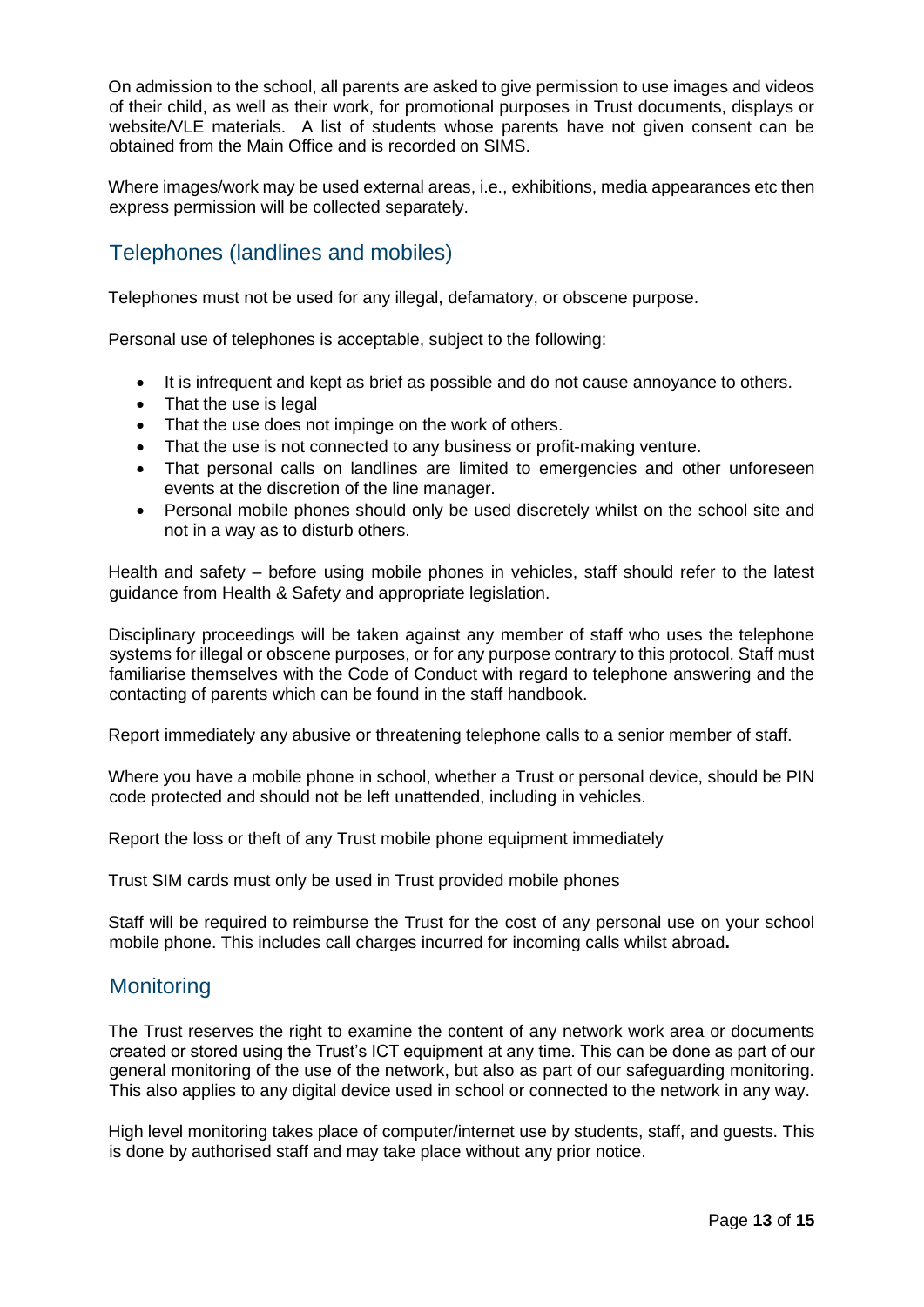Disciplinary proceedings will be taken against any member of staff who uses the network or email system for illegal or obscene purposes, or for any purpose contrary to this protocol.

Authorised staff may also, without prior notice, access the email or voicemail account where applicable, of someone who is absent in order to deal with any business-related issues retained on that account.

All monitoring, surveillance or investigative activities are conducted by authorised ICT and SLG staff and comply with the Data Protection Act 1998, 2018, the Human Rights Act 1998, the Regulation of Investigatory Powers Act 2000 (RIPA) and the Lawful Business Practice Regulations 2000.

Please note that personal communications using Trust ICT may be unavoidably included in any business communications that are monitored, intercepted and/or recorded.

Please note that the Trust reserve the right to ask a member of staff for access to their mobile phone where the Trust thinks there may have been a use of the device which contravenes the Behaviour Policy.

### <span id="page-13-0"></span>Managing emerging technologies

Technology evolves constantly and new technologies are emerging all the time. The Trust will risk-assess any new technologies before they are allowed in school and will consider any educational benefits that they might have. The Trust keeps up to date with new technologies and is prepared to quickly develop appropriate strategies for dealing with new technological developments.

### <span id="page-13-1"></span>Relevant Legislation

Line managers should be aware when managing the acceptable use of computing facilities of the following Acts and Statutory Instruments:

Communications Act 2003 (section 127) Computer Misuse Act 1990 Copyright Designs and Patents Act 1998 Criminal Justice Act 1988 Data Protection Act 2018 Data Protection Acts 1994,1998, and 2018 Defamation Acts 1952 and 1996 Equalities Act 2010 Freedom of Information Act 2000 General Data Protection Regulations 2018 Human Rights Act 1998 Malicious Communications Act 1988 (section 1) Obscene Publications Act 1959 and 1964 Prevent Duty 2015 Protection from Harassment Act 1997 Protection of Children Act 1988 Public Order Act 1986 Race Relations Amendment Act 2000 Regulation of Investigatory Powers Act (RIPA) 2000 Sexual Offences Act 2003 Telecommunications Act 1984 The Computer Misuse Act 1990 (sections  $1 - 3$ )